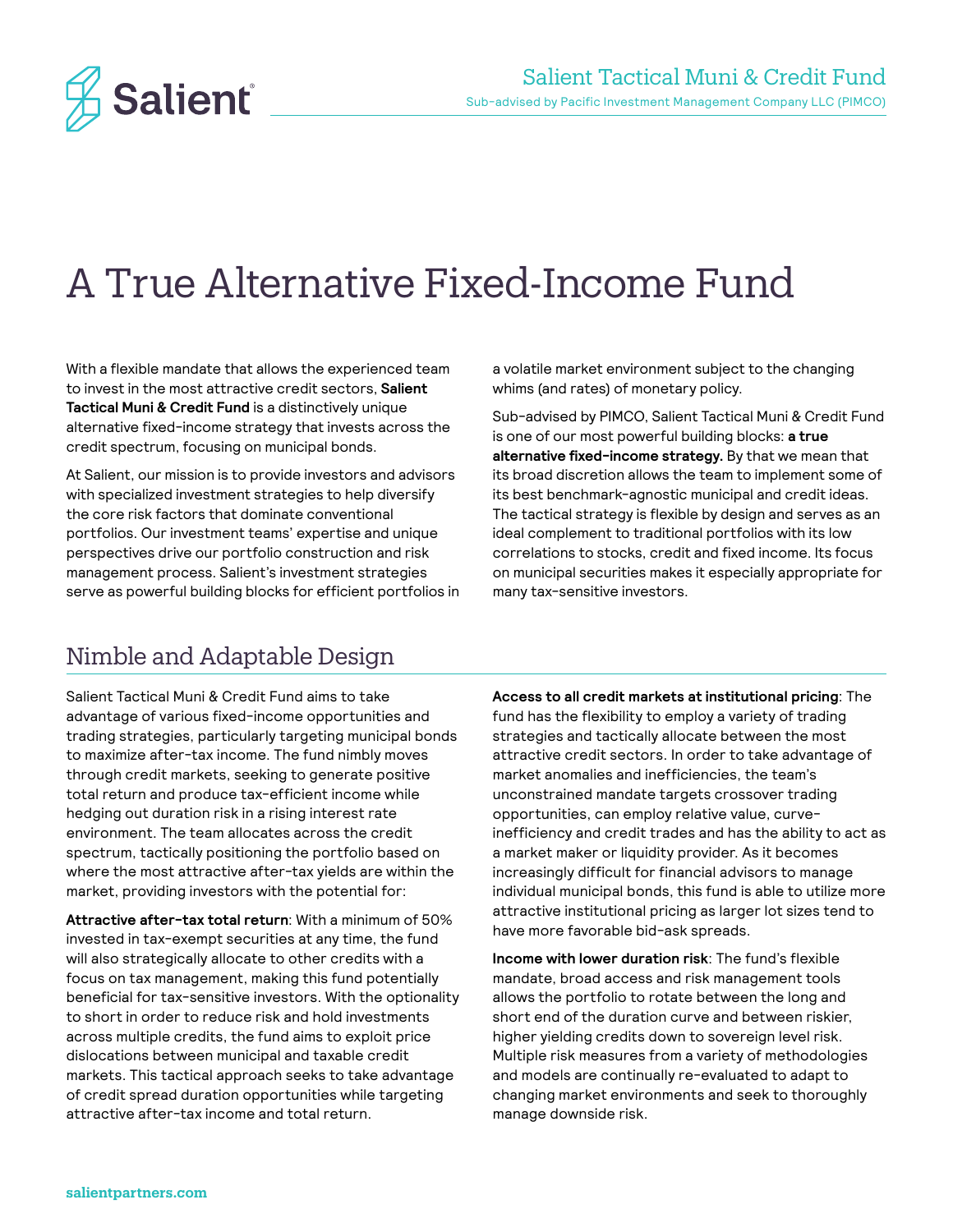# Adaptable Alternative to Traditional Fixed Income

Given its flexible nature, this strategy may be suitable for investors and advisors seeking an alternative to traditional fixed income strategies. It may be considered as:

**An alternative investment**: The fund has a low correlation to equities and bonds making it an attractive diversifier to an existing portfolio. Incorporating a wide variety of alpha sources can potentially boost an investor's overall bond portfolio returns while seeking to lower volatility.

**A complement to high-yield municipal bonds**: High-yield munis offer relatively high income, but also come with higher risks. The fund typically holds a higher percentage of investment grade bonds, but can opportunistically allocate to high-yield munis seeking to maximize after-tax total returns. By allocating a portion of their portfolio to the fund, investors can lower their risk and increase the risk-adjusted returns of the portfolio.

## Skilled Team Informs Best Ideas

The investment process blends top-down secular themes with thorough, independent security analysis.

### **Top-down**

Led by David Hammer, PIMCO's Head of Municipal Bond Portfolio Management, the investment team draws on the firm's extensive macroeconomic and fixed-income research resources to arrive at a clear, long-term market view, providing the thesis for portfolio construction. David brings years of experience as a high-yield and distressed municipal bond analyst. His varied background provides him valuable insights into unusual situations and opportunistic investments that might fall outside the view of a traditional municipal bond portfolio manager.

#### **EXAMPLE**

The fund allocated to California credits early in the recovery cycle, as the state has a high beta to the U.S. economy.

### **Bottom-up**

Security selection emphasizes relative-value analysis of sectors and securities, aiming to identify issues that offer the most attractive after-tax yields, the highest credit quality and the best value. Searching for value across a wide array of credit strategies means that no

#### **Salient Tactical Muni & Credit: Correlation to Equities and Bonds**



Source: Morningstar Direct, as of 07/31/17

U.S. Equities—S&P 500 Index; U.S. High Yield Corporate Bonds—Barclays U.S. Corporate High Yield Bond Index; U.S. Bonds—Barclays U.S. Aggregate Index

single strategy drives return patterns. The team individually rates each security and selectively invests in the market areas and securities it deems most attractive in light of shifting market conditions and the fund's multiple goals: maximizing total return, generating tax-efficient income and managing downside risk.

#### **EXAMPLE**

The fund favors the essential service revenue sector, which often has dedicated revenue streams, rate-setting capabilities and the ability to conduct long-term strategic planning outside of political gridlock. The sector also is not subject to the significant pension challenges facing many general obligation credits.

### **Valuation**

The team searches for compelling relative value across the full capital structure, industry, similarly rated credits, similar call structures and liquidity profiles.

#### **EXAMPLE**

MSA Tobacco debt has favorable credit characteristics and trades with much deeper liquidity, making it a high conviction sector for the fund.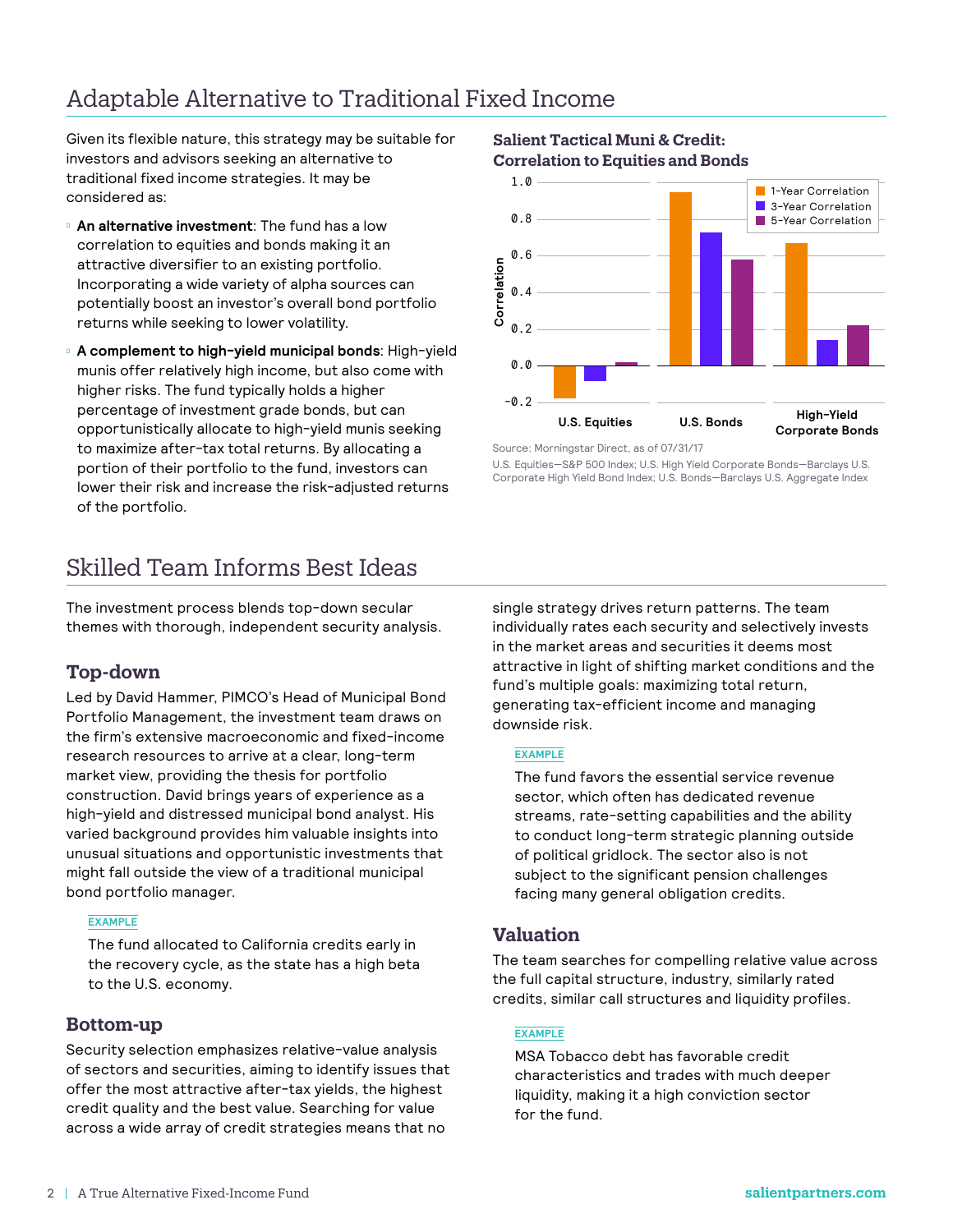## Portfolio Impact of Salient Tactical Muni & Credit

The ability to invest across the credit spectrum and maneuver duration provides the team the opportunity to implement their best ideas across the municipal and credit markets seeking to maximize the portfolio's total return and minimize risk.

By incorporating a 10%–20% allocation to Salient Tactical Muni & Credit Fund into a traditional 60/40 portfolio's bond allocation, investors can put a portion of their muni or bond portfolio in the hands of an experienced investment manager that can allocate to attractive

opportunities across the credit spectrum when beneficial. With a 50% minimum allocation to municipal bonds, the portfolio manager tactically moves between the most attractive credit sectors, aiming for the highest after-tax total return. While the fund focuses on and can invest up to 100% in munis, investing in taxable sectors will sometimes provide more attractive returns, which the flexible mandate allows the manager to tactically take advantage of. The fund may also short U.S. Treasurys to reduce duration risk in the portfolio.



For illustration purposes only. The example does not represent the composition of an actual portfolio. This hypothetical example should not be considered investment advice and does not take into consideration an individual's investment objectives, risk tolerance or time horizon Asset allocation does not assure profit or protect against risk.